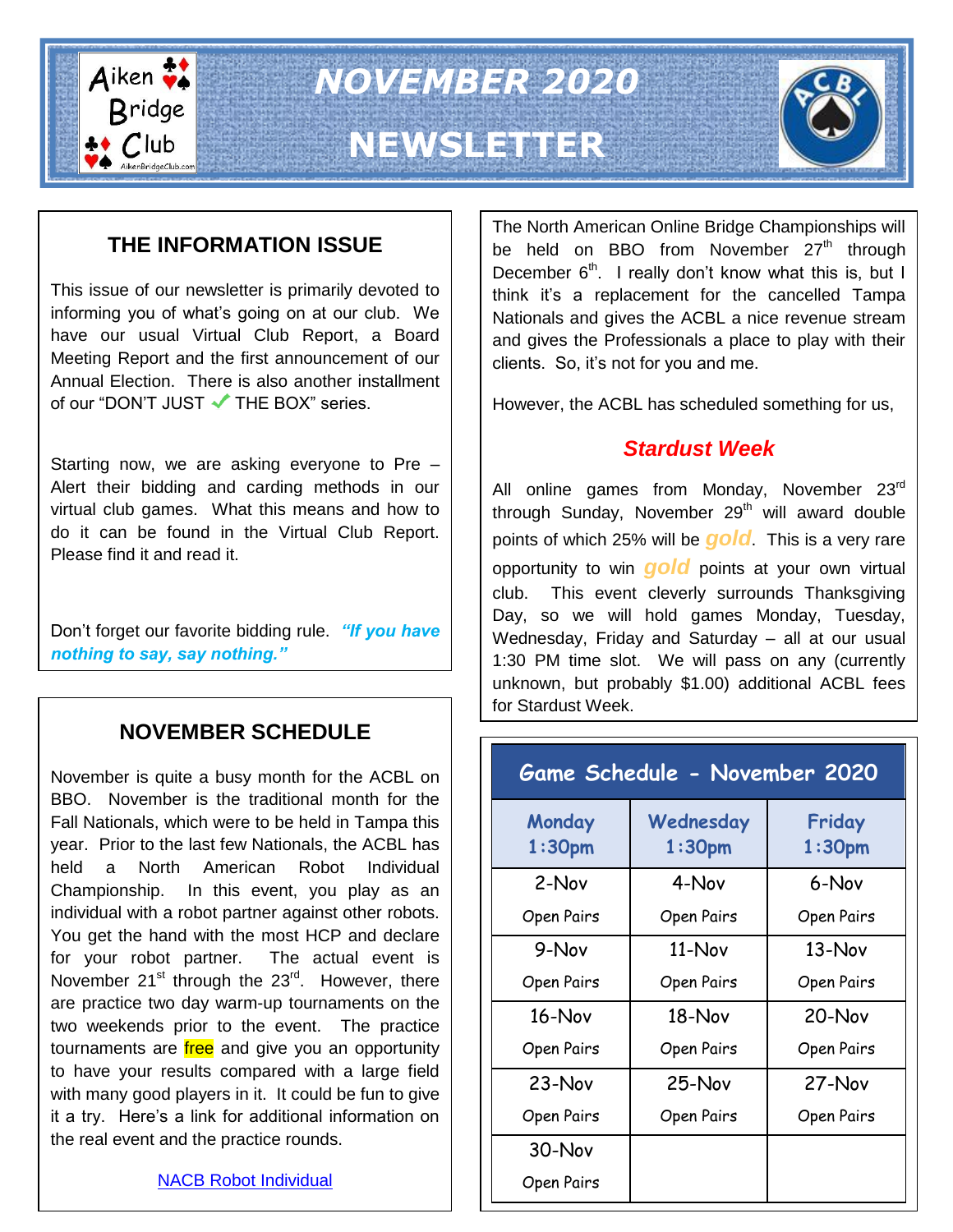## **VIRTUAL CLUB REPORT**

Not much to say here, so I won't say much. We stayed right at our average of 13 tables a game in October. For the third month in a row our guest percentage was 8%, well below the allowable limit of 15%. I continue to be more than pleased with our results. Thanks for your continued support.

OK, let's talk about some BBO stuff.

*Robots* – We have now used robot pairs as substitutes to fill out half table movements for two months. The Directors love them. They don't quit, they don't get disconnected, they play fast, and most important, they don't bitch.

I'm not so sure the players share that love. They are tough opponents. They play well, don't miscount, don't forget their bidding methods and make some, um, shall we say, very creative leads. Bottom line, their results are quite good. During the month of October, we had substitute robot pairs in 11 of our 16 games, and just like last month, they averaged 57%. Strangely, in the last two months we have had 1/2 tables 2/3 of the time. I guess the robots like to play at our club too. We tried using a robot/member pair as a substitute once this month, and while it worked out well for the member, the Board was not amused. So, going forward, we will use only robot pairs to fill out half table movements (until we change our mind). Remember, the robots score is ignored in determining masterpoint awards.

Funny thing about the robots, it turns out they are only human  $\bullet$   $\bullet$   $\bullet$ . Yep, they make mistakes, and some are doozies. Let's see if you can do better than the robots on this hand from last month. Your partner opens 1NT and you hold  $\triangleq$  AQxxxx  $\blacktriangledown$  AKJxxx  $\blacktriangledown$  -  $\triangleq$  x. Think you can get to game? Slam? Not the robot. After the 1NT opening, the next player bid  $2\bullet$  followed by three passes. I can't remember if it made, but, doesn't matter since the robot was cold for six of either major. So, what was going on here? Well, robots can't read, so they can't look at your convention card to find out that 2♦ is natural (of course, even if they did look, there most likely was no convention card in sight. But, that's a different issue). Anyway, the robot then assumes you play what they play. For the robot  $2\bullet$  means both majors, so it passes and waits to double whatever major is bid. Oops.

While I am not particularly fond of person/robot partnerships in our games, I do think they serve a useful purpose. If your partner cancels on you at the last moment but you really want to play, the robot is a good solution. Likewise, if you hadn't planned to play and change your mind, the robot is an alternative

So, while we will allow person/robot partnerships in our games, we are kind of discouraging it except for the special circumstances mentioned above.

**Disclosure of Methods** – As you are aware, your opponents are entitled to complete knowledge of your bidding and carding methods. They are entitled to know only what your bids and signals mean, not what you actually have. Convention Cards, Alerting and asking questions are the tools we use to achieve disclosure. This month we are going to add another tool, the Pre – Alert. Let's rehash a few things from previous months and then we will move on to Pre – Alerts.

**→ Self Alerting** – I think we have pretty much beat this gnu (gotta be careful what you say in Aiken) to death. On BBO, you should **self alert** any bid or announcement you would make playing F2F (face to face). To do this, press the "Alert" box in your bidding box, enter the description and then make the bid. The alert will be seen only by your opponents.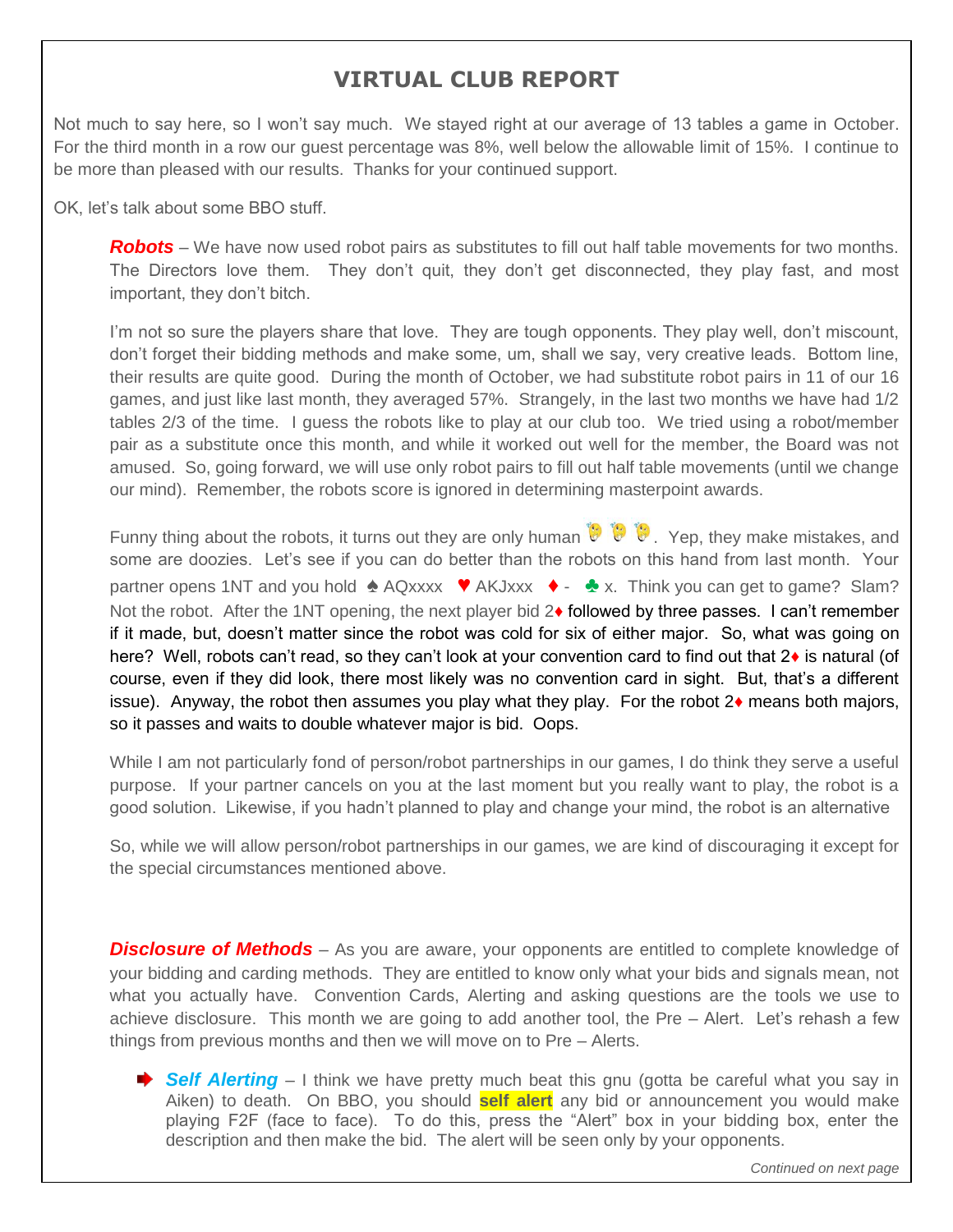If you still need help with this, see our August Newsletter or Page 18 of the August *Bridge Bulletin* or take a look at this video.

#### [How to Alert on BBO](https://zoom.us/rec/play/tJAlcuGqpjk3TNeQ4wSDVKQrW9W-LPqshnRI_KcOzka3V3ICZlOkYOQaYOMGGbkQLn-lKFQnmd8wxQdI?autoplay=true&startTime=1585578896000)

◆ **House Rules** -- for those of you playing Montreal Relay, Kennedy Club, etc., you must alert that 1 club could be short, that a one diamond response denies a five card major (and if it shows a 4 card major or not), and that a one heart or one spade response shows a five card suit.

It is no longer necessary to self alert a no trump range that falls within 15 to 18 high card points. There is also no need to alert Stayman or major suit transfers over no trump bids.

**Convention Cards** – as you know, in F2F bridge each pair is required to have a filled out convention card available for their opponents. The same thing is true for online bridge.

Last month we asked that all players create and post their various Convention Cards on BBO. Not a great success thus far, but, undaunted, we hereby ask again, and next month again, and on and on……….

One of the features on BBO is the ability to fill out ACBL Convention Cards which will automatically be available to your opponents. There are templates for various systems that you can modify with your and partner's preferences. Here are some resources to help you get your Convention Cards posted.

Page 20 in the September *Bridge Bulletin* has a graphic presentation showing how to complete a Convention Card on BBO. It is reproduced at the end of this article for your convenience, but is quite fuzzy.

[Convention Card Video](https://www.bing.com/videos/search?q=convention+cards+on+bbo&docid=608036475972619327&mid=D756C1E06BAA9C1C7CD1D756C1E06BAA9C1C7CD1&view=detail&FORM=VIRE)

[How to Make a BBO Convention Card](https://zoom.us/rec/play/6MAsI-v7qW83ToXGtwSDAfVxW9S8Kais1CUbqfBZnUrkBSRSN1H0Z7NEYeGVQZmmtrAjiJ24QSOTvrx8?autoplay=true&startTime=1585566516000)

*Pre - Alerts* – this is a nicety that is currently in use in a number of ACBL virtual club games and nearly all competitive BBO sponsored pairs tournaments. The purpose of the Pre – Alert is to make the game fairer for everyone. Very simply, before each round starts, you briefly explain (using table chat) to your opponents the main features of your methods. The explanation should include bidding and carding agreements. Remember, we are talking very brief here, so you won't be typing all afternoon. On the following page is a chart showing the Description of System Agreements in one column and the corresponding Chat Description (what you would type into table chat at the beginning of each round) for a number of common methods. If you play some really exotic stuff, or don't like the suggestions in the chart, please make up your own chat description.

Additionally, if you know how to have two Windows open at the same time, put a Word or other document in the other and do a Copy/Paste into Table Chat.

*Continued on next page*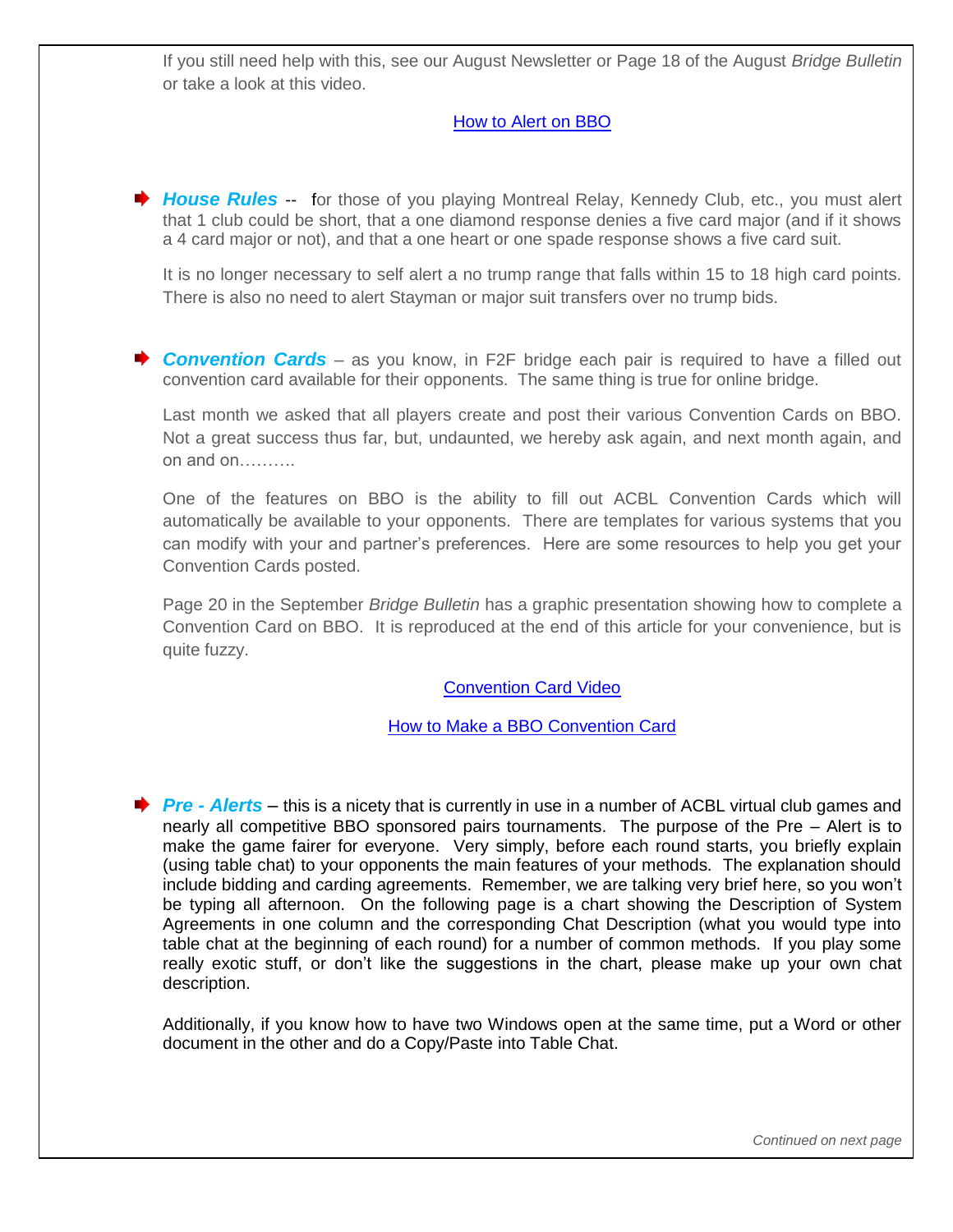| <b>Description of System Agreements</b>                                                                             | <b>Chat Description</b>                                                                                                                                                           |  |  |
|---------------------------------------------------------------------------------------------------------------------|-----------------------------------------------------------------------------------------------------------------------------------------------------------------------------------|--|--|
| Two over One game forcing<br>with Standard Carding                                                                  | 2/1, Std Card                                                                                                                                                                     |  |  |
| <b>Standard American with Standard</b><br>Carding                                                                   | SA, Std Card                                                                                                                                                                      |  |  |
| <b>Standard American Yellow Card</b><br>with Standard Carding                                                       | SAYC, Std Card                                                                                                                                                                    |  |  |
| Weak No Trump with Standard Carding                                                                                 | $1NT = 12 - 14$ , Std<br>Card                                                                                                                                                     |  |  |
| Precision or other Strong Club System<br>with Standard Carding                                                      | Forcing 1 Club = $17+$ ,<br><b>Std Card</b>                                                                                                                                       |  |  |
| Montreal Express, Kennedy Club, etc.<br>with Standard Carding                                                       | $1M/1m = 5+$ , Std Card                                                                                                                                                           |  |  |
| If you just bid by the seat of your pants<br>and have no carding agreements, thus<br>making Every Hand An Adventure | <b>EHAA</b>                                                                                                                                                                       |  |  |
| instead of "Std Card"<br>or "Lav" to your description<br>description                                                | <b>Notes:</b> If you play upside down count and attitude, type in "udca"<br>If you play odd even or Lavinthal discards, add "o/e"<br>If you play Rusinow Leads, add "Rus" to your |  |  |
| If you routinely open hands with less than 12 HCP and/or<br>more than 7 losers, add "Open Lite" to your description |                                                                                                                                                                                   |  |  |

So, why is this a good thing to do? Well, because in some methods there are strong implications of what other bids in the system may or may not mean. I will give two examples based on systems not frequently used in our club games.

First, weak no trump openers (12-14 HCP or thereabouts) – in weak no trump systems, a 1 $\bullet$  or

1♦ opening frequently is a 15-17 HCP balanced hand that standard players would open 1 NT, so the 1 NT rebid shows the strong no trump hand, not a balanced minimum. Similarly, the auction 1 minor, one major, two of the major is not a minimum hand with four trump (sometimes three).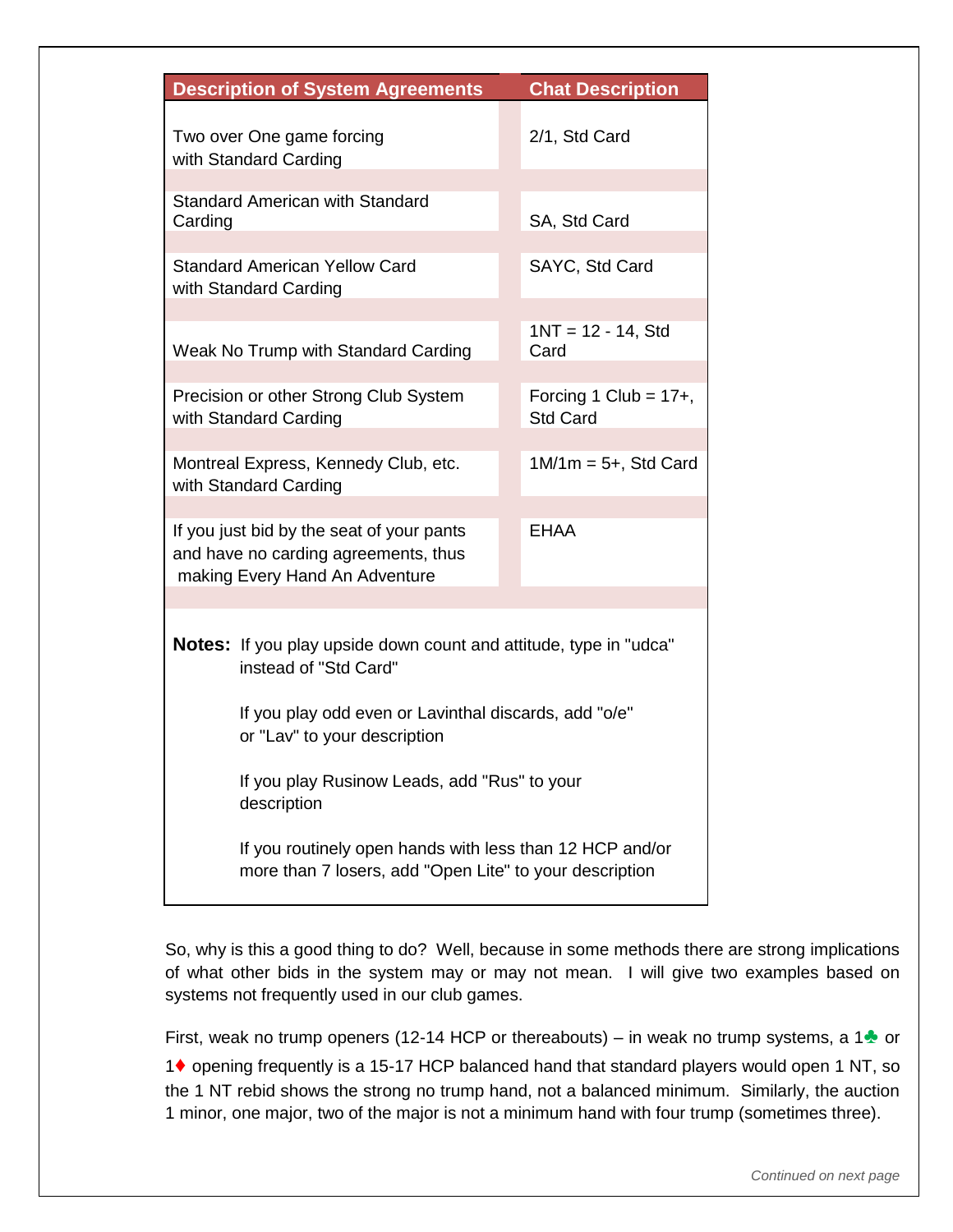It is either a 15-17 HCP hand with support or an unbalanced hand with support and 15+ support points. Good to know if you are thinking of bidding something.

Second, Precision and other Strong Forcing Club Systems – in big club systems, it's important to know that all other suit bids are limited to less than the minimum for 1♣ (usually 16 or 17 HCP). Without the Pre – Alert you would have no way of knowing this important fact. This also changes the meaning of other auctions. For example, in standard bidding, a raise of one of a major to four of the major shows a weak hand with 5 trump and usually a singleton. In big club systems, it can be that hand or up to a balanced 15 HCP with only three card support. They are inviting you into the auction if they are weak but punishing you if they are strong. Be wary of this auction.

In summary, the Pre – Alert gives you a brief description of major features of your opponents bidding and carding methods. What it does not do, however, is relieve you of your obligations to alert and post a Convention Card.

**Signed Up but Booted** – last month we started using a BBO feature that will not allow the game to start until all those registered are available online. We also pointed out that just because it looks like you are connected doesn't mean you really are, and asked you to try to verify your connection by doing something and see if it works. This has appeared to work well, as there were no incidents of people signed up and booted in October. We did have a couple of no show sign ups, but we knew about them and unregistered them, causing no disruption to the game

*Claiming* – remember, try to wait until a trick has been quitted to claim. If you do this, most, if not all, misclaims will be avoided. This saves the Director some busy work correcting the misclaims. If you think you are entitled to tricks you can't get because the opponents accepted your bad claim, well, please …………..

If you wish to play more often, there are ABCL sponsored Support Your Club games every day at 10:00 am, 5:10 pm and 7:30 pm. These games are open to all players and cost \$6.00. The lion's share of the entry fee goes back to support your home club or clubs. That would be us.

*Final Note: If you change your mind and want to start playing bridge in on our online games, Sherry Buck is here for you. Just give her a call and she will you get registered and teach you how to play on BBO.*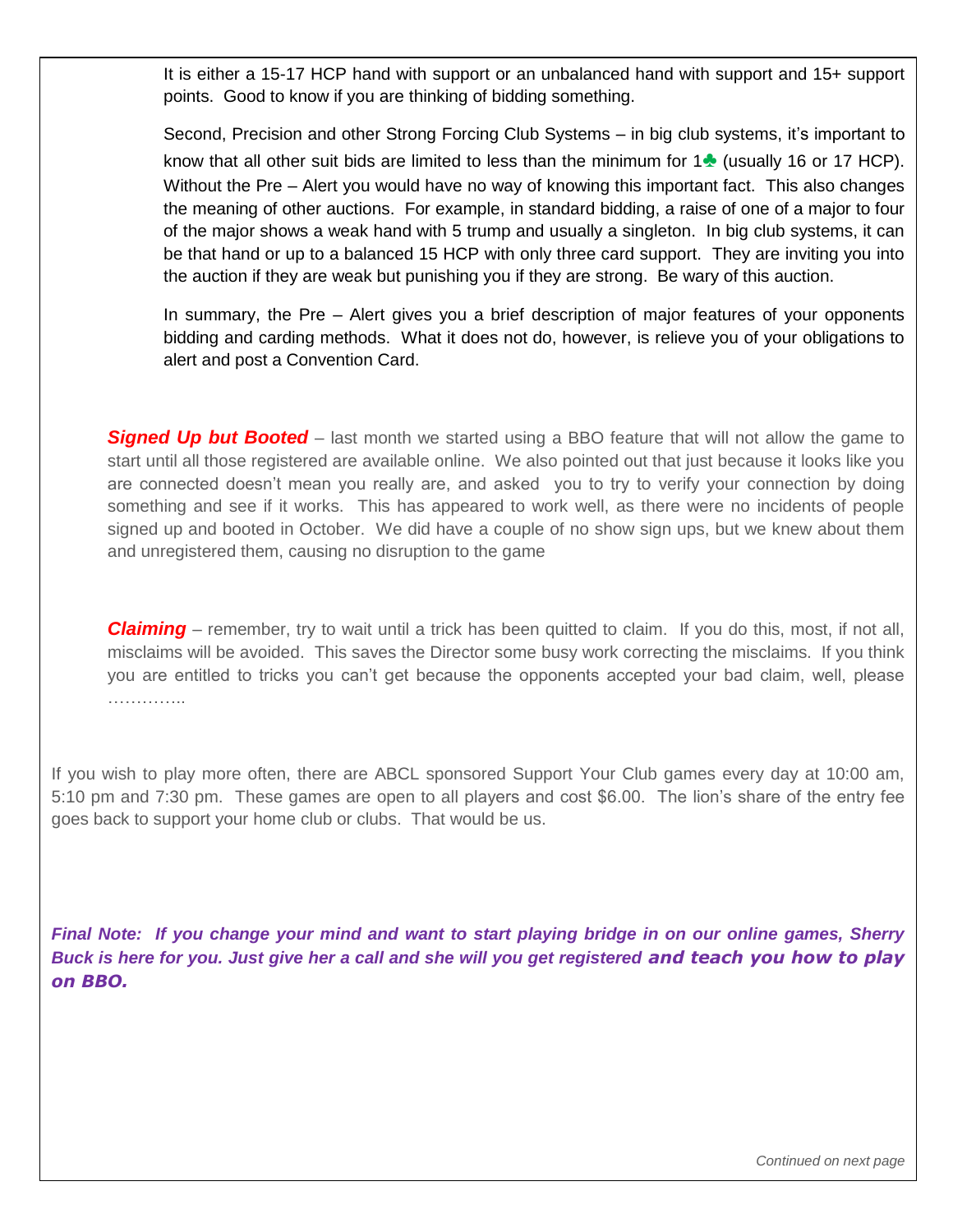# BBO Help Desk How to complete a convention card

Convention cards disclose your partnership's agreements to the opponents in accordance with the rules of bridge. The ACBL requires that you and your partner make a completed convention card available. Your full names - first and last - should appear at the top. When you sit down to play or register for a tournament with a partner, BBO will see if your partnership has a convention card on file by looking at your list of Personal Cards for your partner's username. If it is there, you will be notified and the appropriate card is loaded when play starts. If your opponents follow this procedure, you'll be able to view their cards as well.



**VOID** 

After logging in, click on the Account tab along the right edge. Your profile will open as shown at right.

Click on Convention cards. The Convention cards section will open.



To fill out a new card, click on New ACBL. Convention Card. If you don't want to start from a blank card, you can also select one of the Stock Cards.



A blank convention card will appear. Widen the window by dragging the divider to the left. Click each blank line on the convention card to place your cursor, then enter the appropriate information.



Continue filling in the card until it is complete. When the card is complete, click the "Save changes" button at top left.



To view or edit a card after it is filled out, select it from the list of Personal Cards at the bottom of the Convention cards section.



A prompt will ask you what you want to do with the card. Select view or edit as appropriate. In order for the card to be visible to your opponents, you must designate a partner. Enter your partner's BBO name as shown and click "Use with partner."



When you want to view an opponent's convention card during a game, start by clicking on the three bars.



If the opponents have loaded their convention card, it will appear as a choice in this menu. Select NS Convention Card or EW Convention Card. The card will pop up in another window.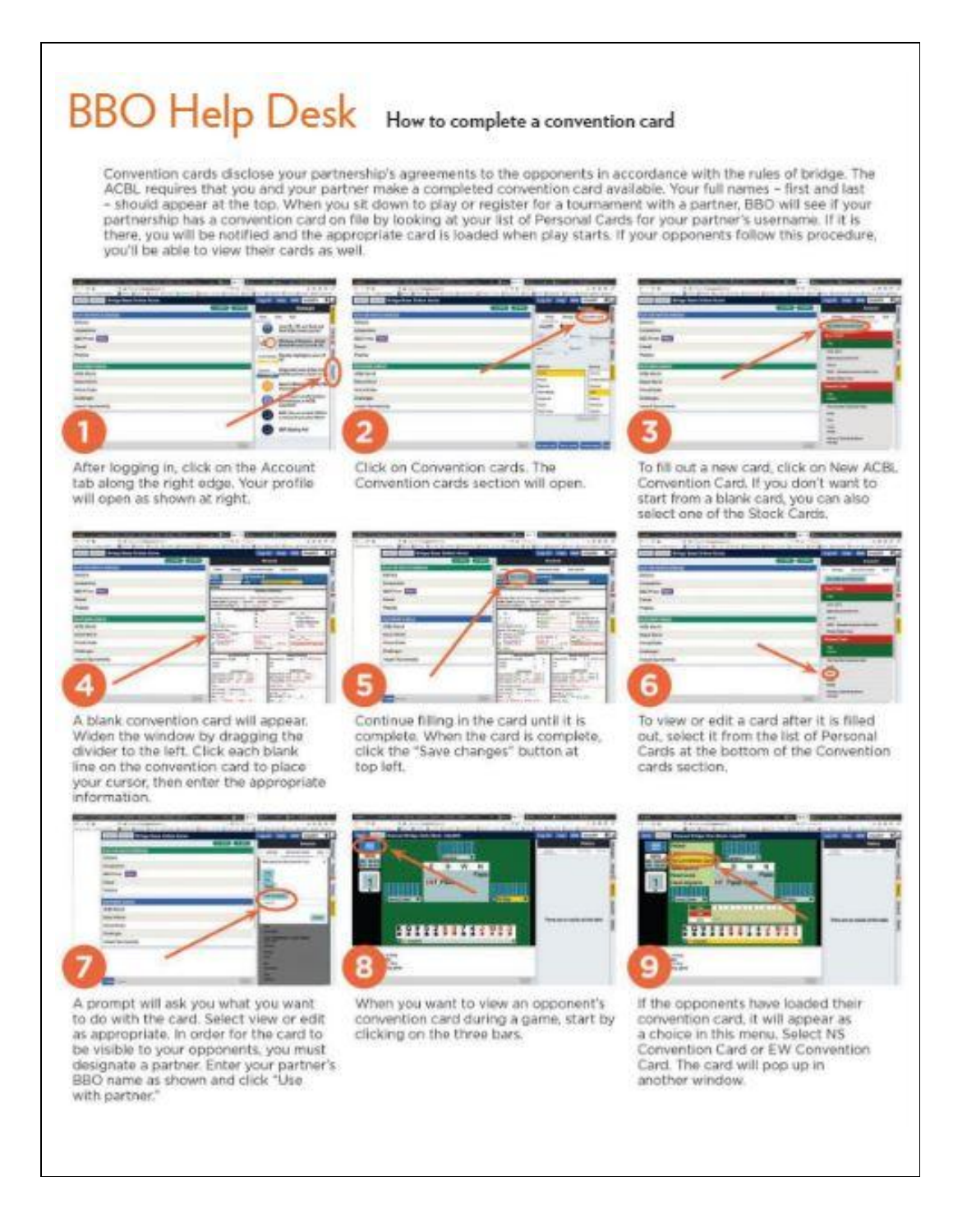## **BOARD MEETING REPORT**

Your Board of Directors met on October 19<sup>th</sup> using the Zoom platform. Seven of the eight Board members were present as were two club members. The Minutes of the prior two Board Meetings were approved as presented. Following is a very brief summary of the meeting.

**Operational and Financial Results** – For the nine months ending in September, out table count is up by about 4.5%. Considering we missed a month of bridge before getting our virtual games going, I think this is really, really good. While we certainly miss our friends who have chosen not to participate, the overall response to our online program has been very gratifying.

Financially we continue to be in excellent shape. Net assets now stand at about \$50,000, an increase of about \$8,000 since the beginning of the year. While it is not our intent to make so much money, there really is not much we can do about it. BBO does not allow virtual clubs to charge less than \$3.00 per game, and we don't have to feed you (about \$1.00 per person per game). So, what are we going to do with this money? Well, we will reserve a large chunk of it for our hoped for Welcome Back Party. When we have a better idea if and when we will be allowed to return to Croft House, I will probably suggest to the Board that we compensate our Game Directors retroactively. Without them, we would have no virtual bridge club.

**Holiday Party** – Surprising absolutely no one, our Holiday Party, scheduled for Monday, December 14<sup>th</sup> at the Woodside Plantation Country Club has been **cancelled**. There are no fees or other financial penalties due Woodside because of the cancellation.

When things return to something more normal, we would like to hold a "Welcome Back" party similar to our Holiday Party. This, of course, would be contingent on there being sufficient interest from our members.

#### **Games on BBO**

- **►** Club Appreciation Week -- We decided to add three additional games during Club Appreciation Week. We will have games Monday, October  $26<sup>th</sup>$  through Saturday, October 31<sup>st</sup>, all at 1:30 PM.
- **Substitute Pairs** A few weeks ago we tried pairing a member with a robot as a substitute pair. The robot and the member were quite happy, but the Board was not amused. From now on, we will always use a pair of robots as subs.
- **► Lack of Disclosure** We discussed the continuing lack of disclosure regarding bidding and carding methods in our games. Very few pairs have convention cards. Self alerting, while improved, is still not adequate. The normal remedy for these problems is a procedural penalty. Unfortunately, the BBO software does not have a procedural penalty capability. The Board directed the Manager to continue to use the Newsletter to highlight these issues in the hope that some will see the light and get with the program.
- **► Non Affiliated Pairs** Our Directors continue to get requests from players unknown to us to play in our games. Most clubs are more than willing to have anyone they can get (profiteering at its finest). Your Board affirmed the Manager's position that our games are for the benefit of our members and we do not care to engage in profiteering. So, we will not accept non affiliated pairs. Of course, member guests are always more than welcome.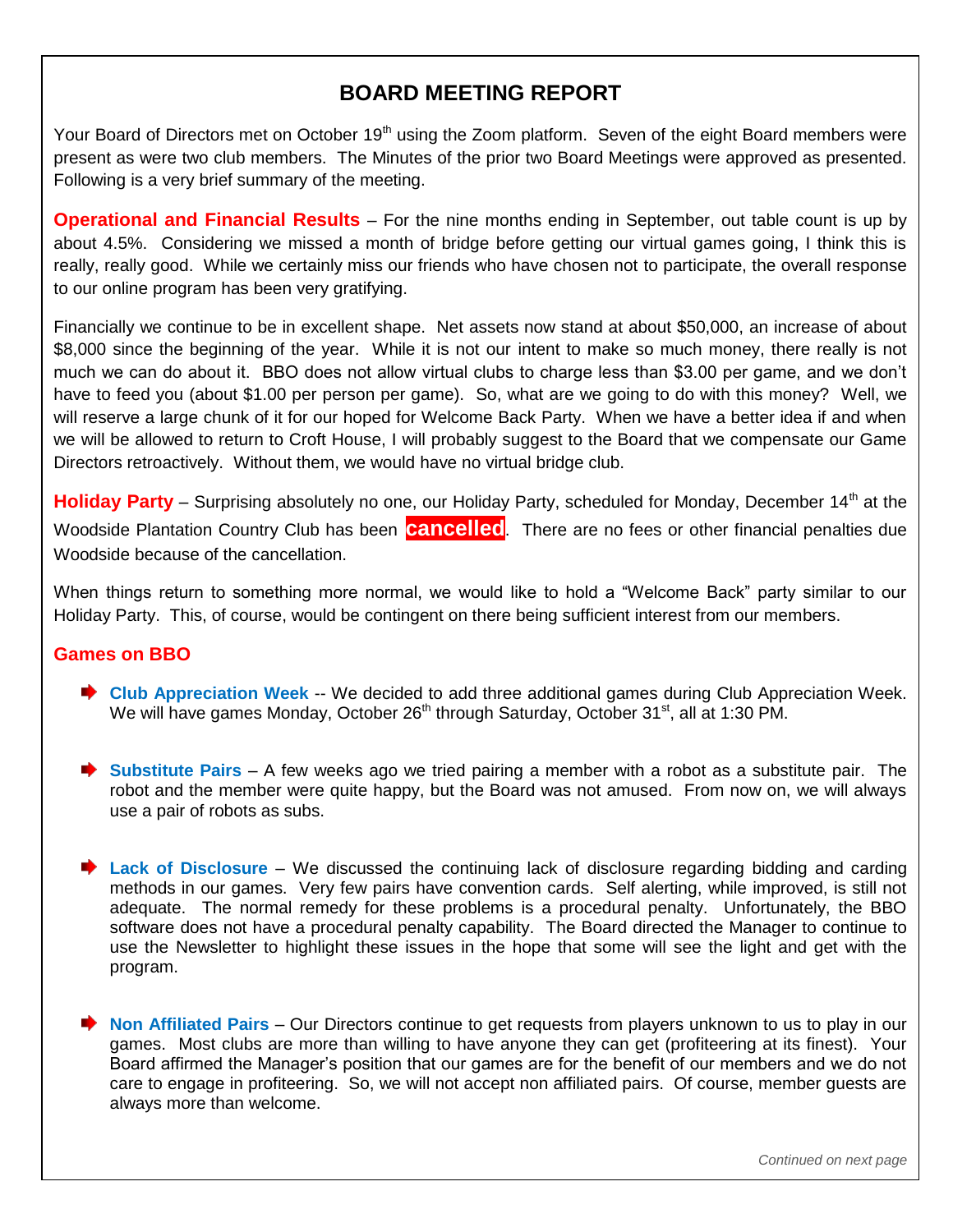**Board of Directors Election** – Our Club's Bylaws dictate an election be held each January to choose members to serve on the Board of Directors. This January we will be electing two Directors. While this seems pretty simple, particularly since we have been doing it for years, like many things in the Covid era, it's not so simple this time around. To be eligible to vote in the election, you must have paid your current year dues (2021 in this case) and have played at the club six times during the prior year. Since we have no way of collecting dues, we would have no eligible voters. In a way, that's OK, because we also would have no one eligible to run because a candidate must be an eligible voter.

After considerable discussion, including deferring the election among other options, the Board decided to hold our election as normally as possible. Doing so will require the following actions.

- **Bylaw Amendment** An amendment will be needed to redefine eligible voter, allow voting by email or other electronic means, defer collection of dues, and other assorted items. Steve volunteered (sort of) to write the amendment. After the Board approves the amendment, it must be approved by our existing eligible voters (basically all people who were members prior to the pandemic). The voting to approve the amendment will primarily be done by email. Sometime in November, the amendment will be sent to all eligible voters with instructions on how to cast your ballot. Your attention to this matter will be appreciated.
- **Nominating Committee** Sherry volunteered to Chair the Nominating Committee. She will, at her discretion, add other members (non Board Members) to the Committee.
- **Election Procedures** The procedures for distributing, collecting, and counting ballots have not yet been determined. They will undoubtedly be very similar to what we do with the amendment, hopefully enhanced by what we learn from our mistakes.
- **★ Annual Meeting** Our Annual Meeting is normally held at the Croft House in late January. The results of the election are announced immediately after the meeting. This will not be happening this time around. The amendment will include language to allow the meeting not to be held and substitute an article in the Newsletter as management's official Report to the Membership. Results of the election will, most likely, be distributed by email.

**What's Next** – This is the part of the meeting where we discuss what may happen next in the evolution of our club. I offered for discussion the idea that this might be a good time for a new manager. Next year is my last as club manager. Transitioning the club from one manager to the next has never been much of an issue. However, those transitions took place when we knew the basics of what was ahead. We knew we would be playing bridge at the Croft House, and the old and new manager's intent was to make the experience better for all club members.

When Face to Face (F2F) bridge returns, if we are welcomed back to the Croft House and it becomes business as usual, there is no real reason to replace the manager. However, if the new model involves finding a new venue, some hybrid approach offering both F2F and online games, or any other non traditional approach, I think it would be in the club's best interest to replace the current manager. Why? So very glad you asked. The club manager would be, with the Board's concurrence, the person primarily responsible for determining what the new club model will look like. But, and this is the problem, if the manager is in his lame duck year, he will not be around the following year to implement the plan. Dropping the implementation responsibility in the lap of a newly elected manager is a terrible idea. Hell, they may not even agree with the plan and we go back to ground zero. So, if it looks like major structural changes to club operations are in our near future, I recommend that the club manager step aside and a new manager be elected.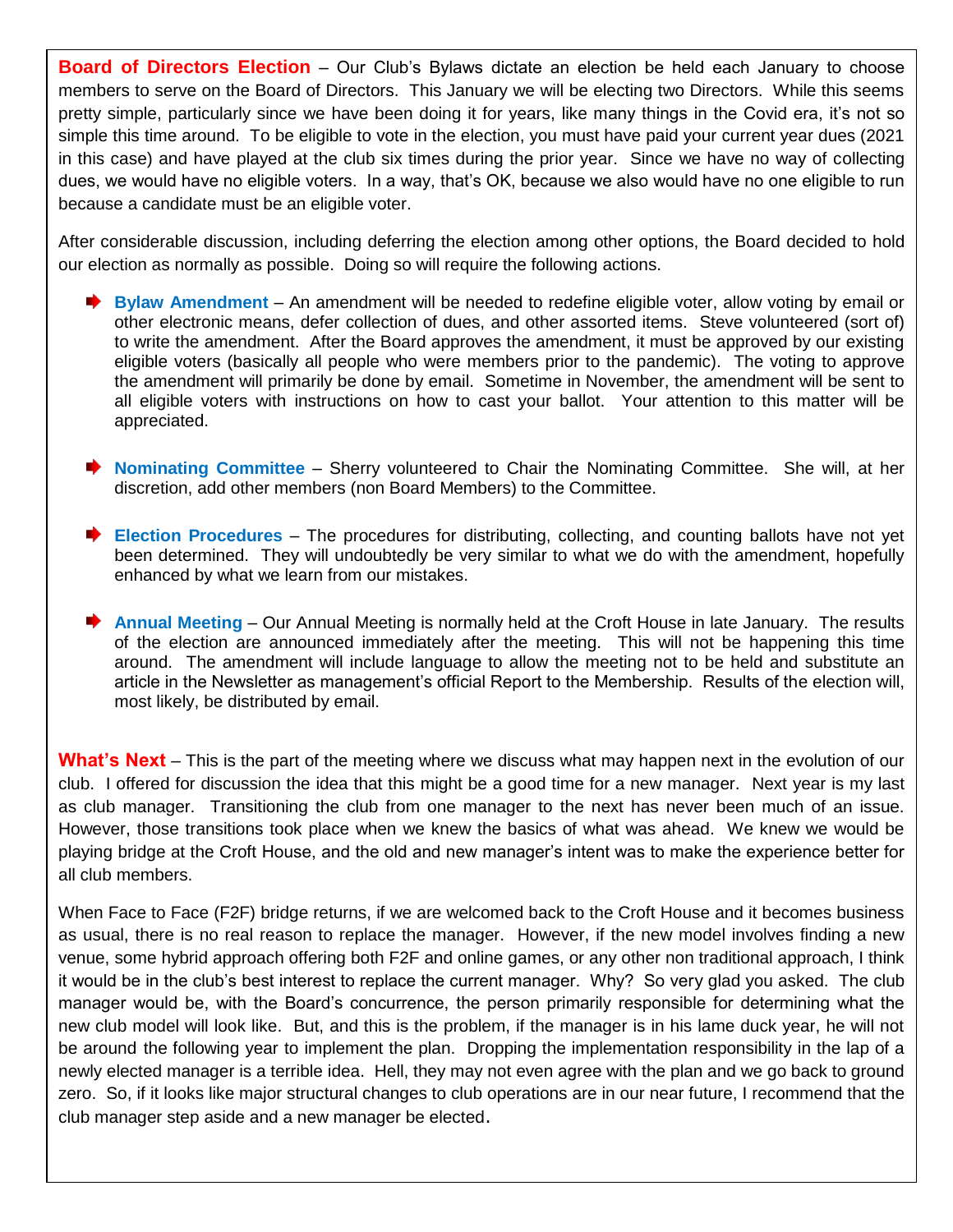## **DON'T JUST THE BOX ROMAN KEY CARD BLACKWOOD**

This is the first article in our old ongoing series about commonly used, misused and abused conventions. You remember the scenario. Right? Oh, hell, forget the scenario! What we are really trying to do here is convince you that you and your partner need to be on same page with any convention you adopt. You have to be in agreement on what the responses and continuations mean. It is also best to play the whole convention, not just the first 25% of it.

A good number of our players play Roman Key Card Blackwood. However, I often hear "I didn't know how to show a void", "How do you ask about the trump queen", "How do I respond to a King ask?', and the like. So, here you have it, how to properly use Roman Key Card Blackwood. Ta Da!

Roman Key Card Blackwood (aka Key Card, RKC, RKCB, 0314, 1430) is a variation of the [Blackwood](https://www.bridgebum.com/blackwood.php)  [convention](https://www.bridgebum.com/blackwood.php) initially based on [Roman Blackwood,](https://www.bridgebum.com/roman_blackwood.php) a Blackwood variant that was used by the famous (or infamous, depending on your view) Italian Blue Team in the 1960s. Eddie Kantar introduced and popularized the "key card" concept used in the convention. I don't remember where, but I remember Kantar writing that RKC was so good that using it almost felt like cheating.

It is used when the partnership has agreed on a trump suit and is interested in slam. A 4NT bid asks partner how many "key cards" he holds. A key card is any ace or the trump suit king.

There are two versions of RKC: **0314** and **1430** ("Fourteen-Thirty"), which refer to the step responses below.

#### **Responses to 4NT**

| Playing 0314                                                                             |                                               |  |
|------------------------------------------------------------------------------------------|-----------------------------------------------|--|
| <b>Responder's Bids</b>                                                                  | <b>Meaning</b>                                |  |
| 5壘                                                                                       | 0 or 3 key cards.                             |  |
| 5 <sup>4</sup>                                                                           | 1 or 4 key cards.                             |  |
| 5 <sup>o</sup>                                                                           | 2 or 5 key cards without the queen of trumps. |  |
| $5 \spadesuit$                                                                           | 2 or 5 key cards with the queen of trumps.    |  |
|                                                                                          |                                               |  |
| Playing 1430                                                                             |                                               |  |
| <b>Responder's Bids</b>                                                                  | <b>Meaning</b>                                |  |
| 5 ⊕                                                                                      | 1 or 4 key cards.                             |  |
| 5 <sup>4</sup>                                                                           | 0 or 3 key cards.                             |  |
| 5 <sup>o</sup>                                                                           | 2 or 5 key cards without the queen of trumps. |  |
| $5*$                                                                                     | 2 or 5 key cards with the queen of trumps.    |  |
| The 4NT bidder can usually (!)(?) determine if responder has 0/3, 1/4, or 2/5 key cards. |                                               |  |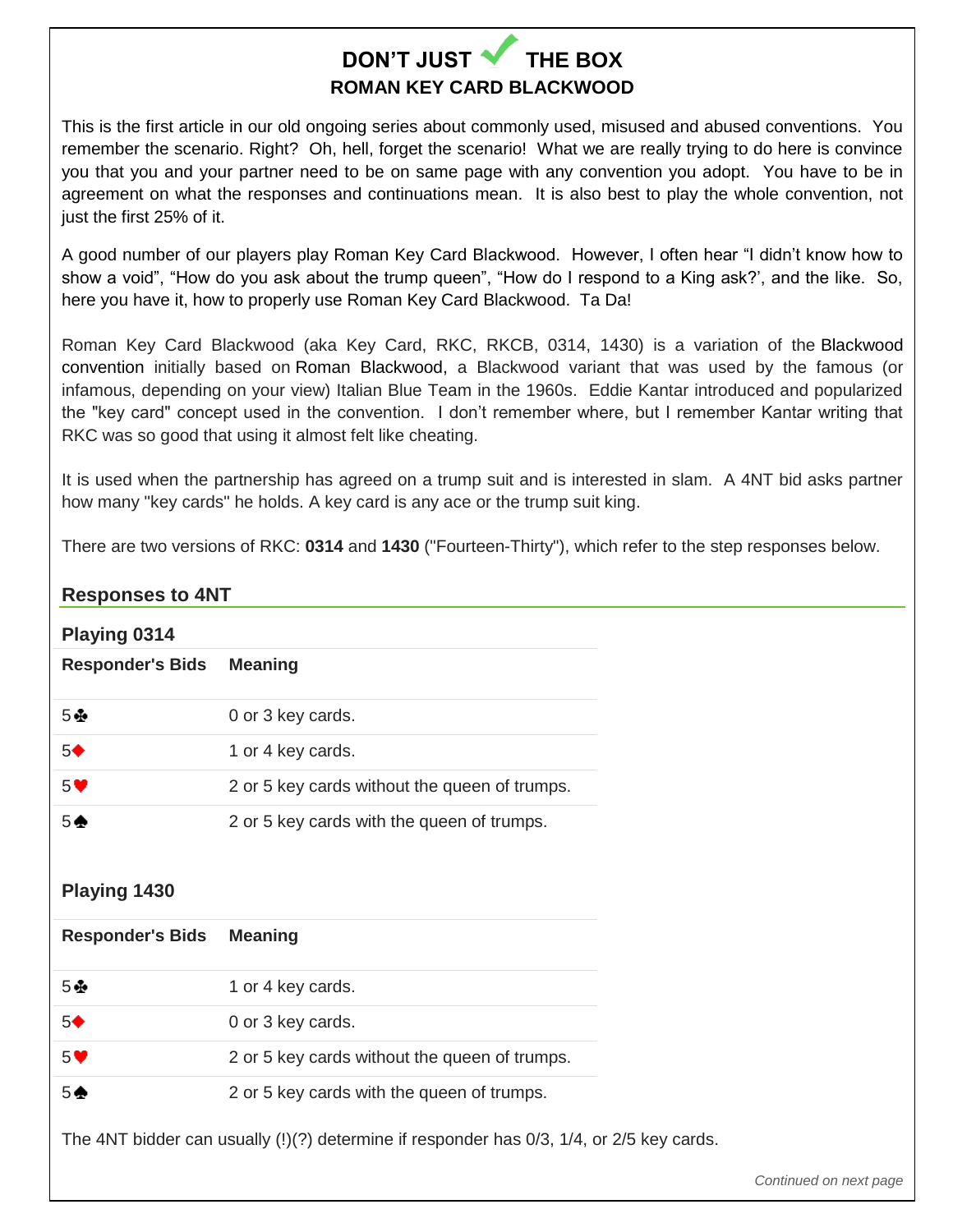## **Void-showing responses** If responder has a void, she can make one of the following bids to describe her hand. **Responder's Bids Meaning** 5NT An even # of key cards and a void somewhere.  $6 - 6$  An odd # of key cards and: A club void if clubs aren't trumps, or A void in any other suit if clubs are trumps  $6 \leftarrow$  An odd # of key cards and: A diamond void if hearts or spades are trumps, or A void in hearts or spades, if diamonds are trumps  $6$   $\bullet$  An odd # of key cards and: A heart void if spades are trumps, or A spade void if hearts are trumps **Asking for Kings (5NT)** A 5NT rebid asks partner for kings. It is a grand slam try, and should only be bid if the partnership holds all 5 key cards and the queen of trumps. IMPORTANT: Reread the last paragraph a few times till it sinks in. Why? Perhaps this story of a bridge disaster my partner (not anyone you know) and I had many moons ago will explain. After a few rounds of bidding, confirming at least a nine card spade fit, partner launched RKC and then asked for kings by bidding 5NT. I had a side not fully disclosed six bagger to the AKQ and bid the obvious seven spades. This was promptly doubled and redoubled by yours truly. Well, the doubler had the trump Ace! This being my intense years before my machoectomy, I politely inquired of partner "Why the #@&%\$ did you bid 5NT with a \$#&\*% key card missing, you @%\$#& &%\$#@?" The response was "I wanted to know if you had any kings." Curiosity killed the board. There are two ways to play 5NT: 1. To ask partner to bid his cheapest (non-trump) king. 2. To ask partner how many kings he holds (standard Blackwood responses):  $\circ$  6  $\bullet$  shows 0 kings.  $\circ$  6  $\bullet$  shows 1 king.  $\circ$  6  $\blacktriangleright$  shows 2 kings.  $\circ$  6  $\clubsuit$  shows 3 kings. Doesn't really matter much which you choose, just make sure you both choose the same one. *Continued on next page*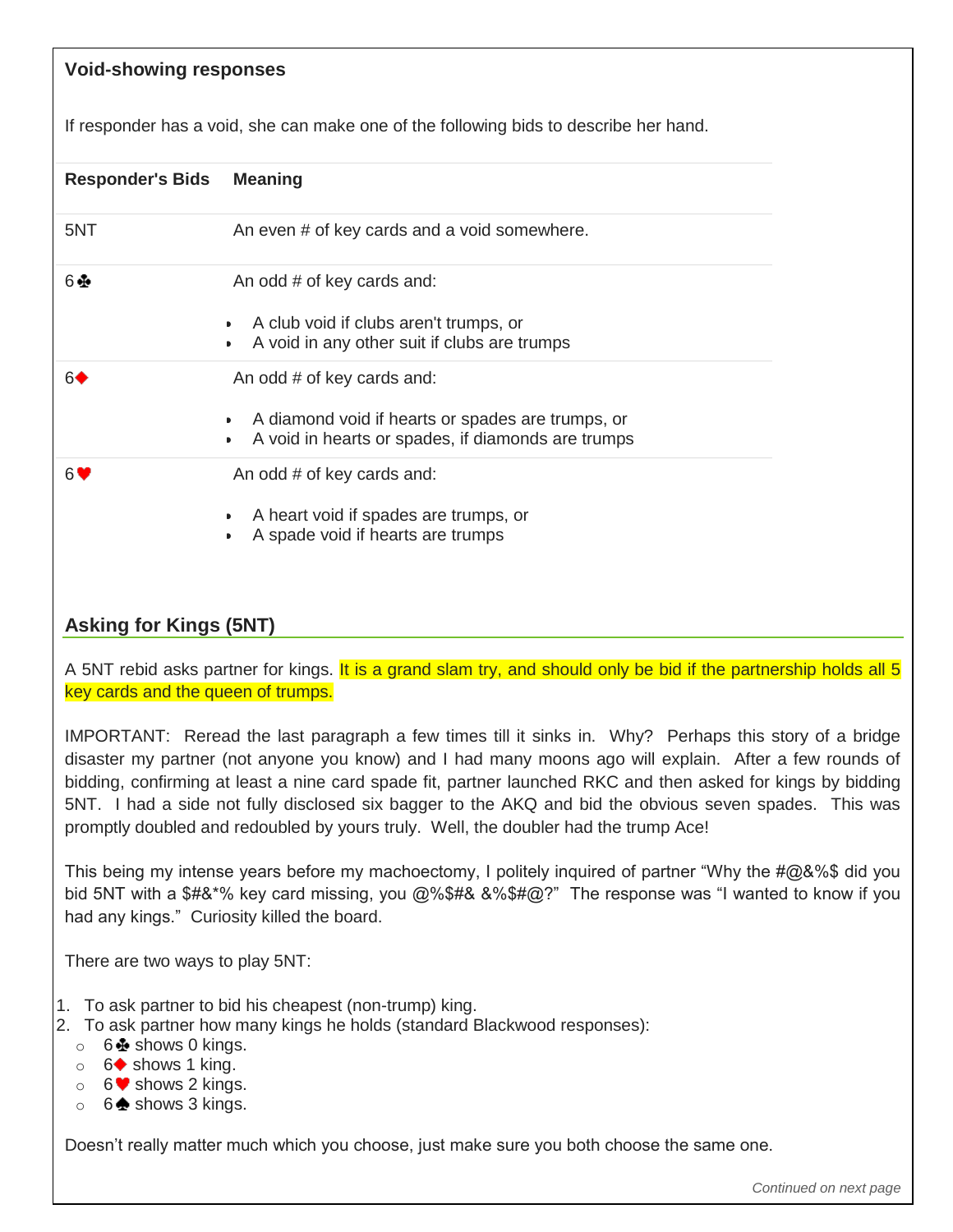#### **Asking for the Trump Queen**

Sometimes the 4NT bidder wants to know the location of the trump queen, but hears a 5  $\bullet$  or 5 $\bullet$  reply. These responses don't indicate whether responder holds the queen of trumps. So, the 4NT bidder can bid *the cheapest non-trump suit* to ask this question. The responses to the queen-ask are as follows.

| <b>Responses to the Queen Ask</b> | <b>Meaning</b>                              |
|-----------------------------------|---------------------------------------------|
| Bidding the trump suit            | No trump queen                              |
| 5NT                               | The trump queen without any side-suit kings |
| Bidding any non-trump suit        | The trump queen AND the king of that suit   |

#### **Should You Play 1430 or 0314?**

A survey of American experts by Marty Bergen showed that about 80% preferred 1430. Why is this? Basically has to do with being able to ask about the trump queen. Normally, the stronger hand is asking about key cards. If responder has two she can also show the trump queen by bidding  $5 \triangle$ . If you play 0314, a 5  $\clubsuit$  response shows zero or three. When the stronger hand asks the weaker hand, three is highly unlikely so the 5 $\clubsuit$  response is most likely to show zero. After a zero response asker usually signs off. The most likely response when the strong hand is asking is  $5\blacklozenge$  showing one. This makes it impossible to ask about the trump queen if hearts is the agreed suit. If playing 1430, the most likely response is  $5\clubsuit$  showing one, so  $5\spadesuit$ is available to ask about the trump queen in hearts or spades.

So, if the stronger hand usually is the RKC asker, you are marginally better off using 1430.

### **RKC (1430) In Competition**

#### **Responses when the opponents double**

Modified [ROPI](https://www.bridgebum.com/ropi.php) can be used when the opponents double 4NT. Playing regular Blackwood, ROPI would normally mean Redouble = 0 aces and Pass = 1 ace. Playing RKCB, however, the following scheme saves a little bidding space:

- $Redouble = 1$  or 4 keycards
- Pass =  $0, 3$  or 5 keycards
- $5\clubsuit$  = 2 keycards without the queen
- $5 \triangleq 2$  keycards with the queen

The meanings of Redouble and Pass are switched if playing 0314.

#### **Responses when the opponents overcall**

There are a couple ways to make RKC responses when the opponents bid over 4NT. The first is modified [DOPI.](https://www.bridgebum.com/double_0_pass_1.php) DOPI normally means Double  $= 0$  aces, and Pass  $= 1$  ace. But when playing RKC: